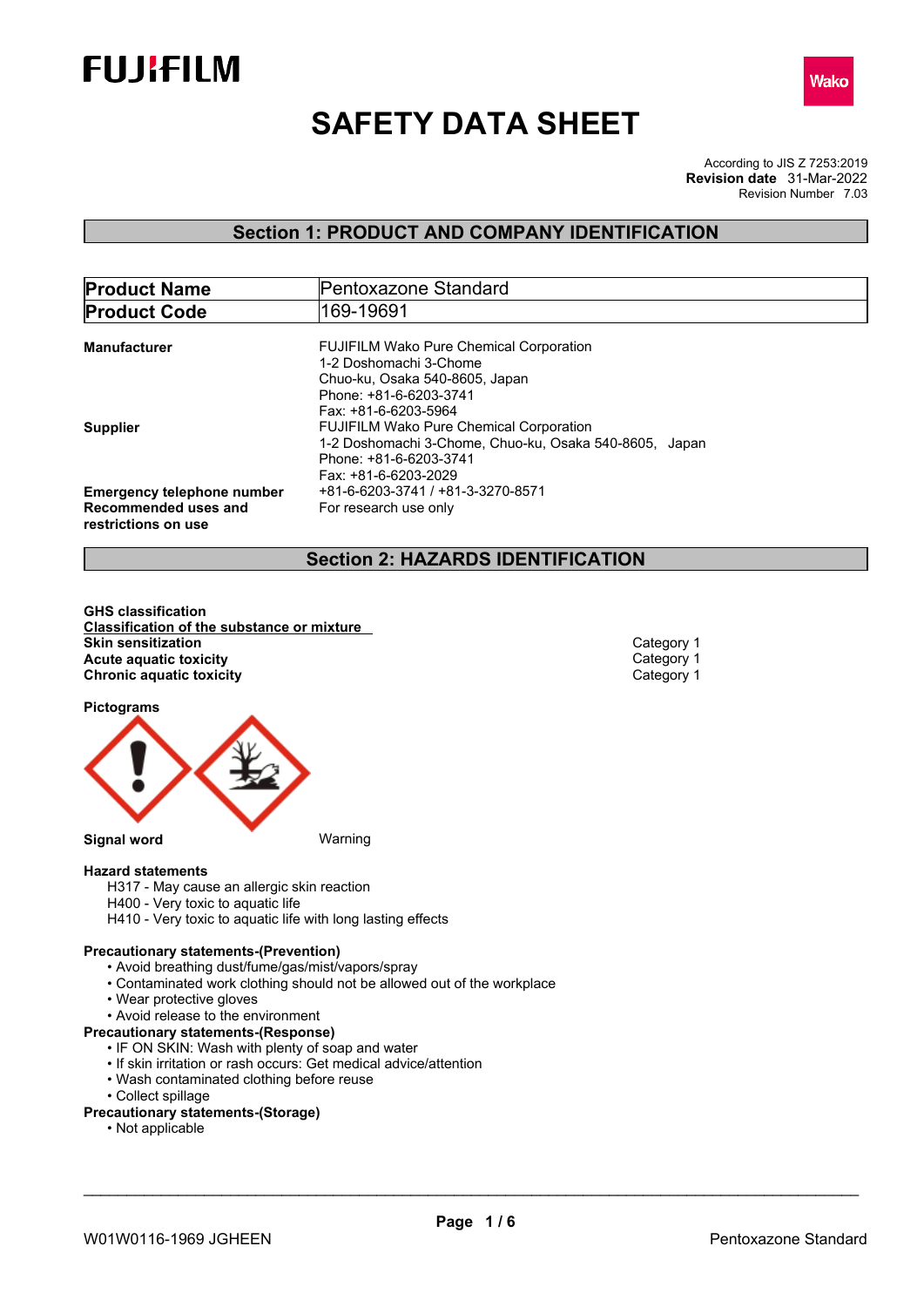#### **Precautionary statements-(Disposal)**

• Dispose of contents/container to an approved waste disposal plant

## **Others**

**Other hazards** Not available

## **Section 3: COMPOSITION/INFORMATION ON INGREDIENTS**

**Single Substance or Mixture** Substance

#### **Formula** C17H17ClFNO4

| <b>Chemical Name</b>   | Weight-%                 | <b>Molecular weight</b> | <b>ENCS</b>                            | <b>ISHL No.</b> | <b>CAS RN</b>          |
|------------------------|--------------------------|-------------------------|----------------------------------------|-----------------|------------------------|
| Pentoxazone            | 98.0                     | --<br>ふどび<br>JJJ.II     | N/A                                    | N/A             | ---<br>$110956 - 75 -$ |
| Note on ISHL<br>. No.: | he the<br>$\overline{ }$ | table                   | e means announced chemical substances. |                 |                        |

**Impurities and/or Additives:** Not applicable

## **Section 4: FIRST AID MEASURES**

#### **Inhalation**

Remove to fresh air. If symptoms persist, call a physician.

#### **Skin contact**

Wash off immediately with soap and plenty of water. If symptoms persist, call a physician.

#### **Eye contact**

IF IN EYES: Rinse cautiously with water for several minutes. Remove contact lenses, if present and easy to do. Continue rinsing. Immediate medical attention is required.

#### **Ingestion**

Rinse mouth. Never give anything by mouth to an unconscious person. Call a physician or poison control center immediately. Do not induce vomiting without medical advice.

#### **Protection of first-aiders**

Use personal protective equipment as required.

## **Section 5: FIRE FIGHTING MEASURES**

#### **Suitable extinguishing media**

Water spray (fog), Carbon dioxide (CO2), Foam, Extinguishing powder, Sand

**Unsuitable extinguishing media**

No information available

## **Specific hazards arising from the chemical product**

Thermal decomposition can lead to release of irritating and toxic gases and vapors.

## **Special extinguishing method**

## No information available

## **Special protective actions for**

## **fire-fighters**

Use personal protective equipment as required.Firefighters should wear self-contained breathing apparatus and full firefighting turnout gear.

## **Section 6: ACCIDENTAL RELEASE MEASURES**

## **Personal precautions, protective equipment and emergency procedures**

For indoor, provide adequate ventilation process until the end of working. Deny unnecessary entry other than the people involved by, for example, using a rope. While working, wear appropriate protective equipments to avoid adhering it on skin, or inhaling the gas. Work from windward, and retract the people downwind.

#### **Environmental precautions**

To be careful not discharged to the environment without being properly handled waste water contaminated.

**Methods and materials for contaminent and methods and materials for cleaning up**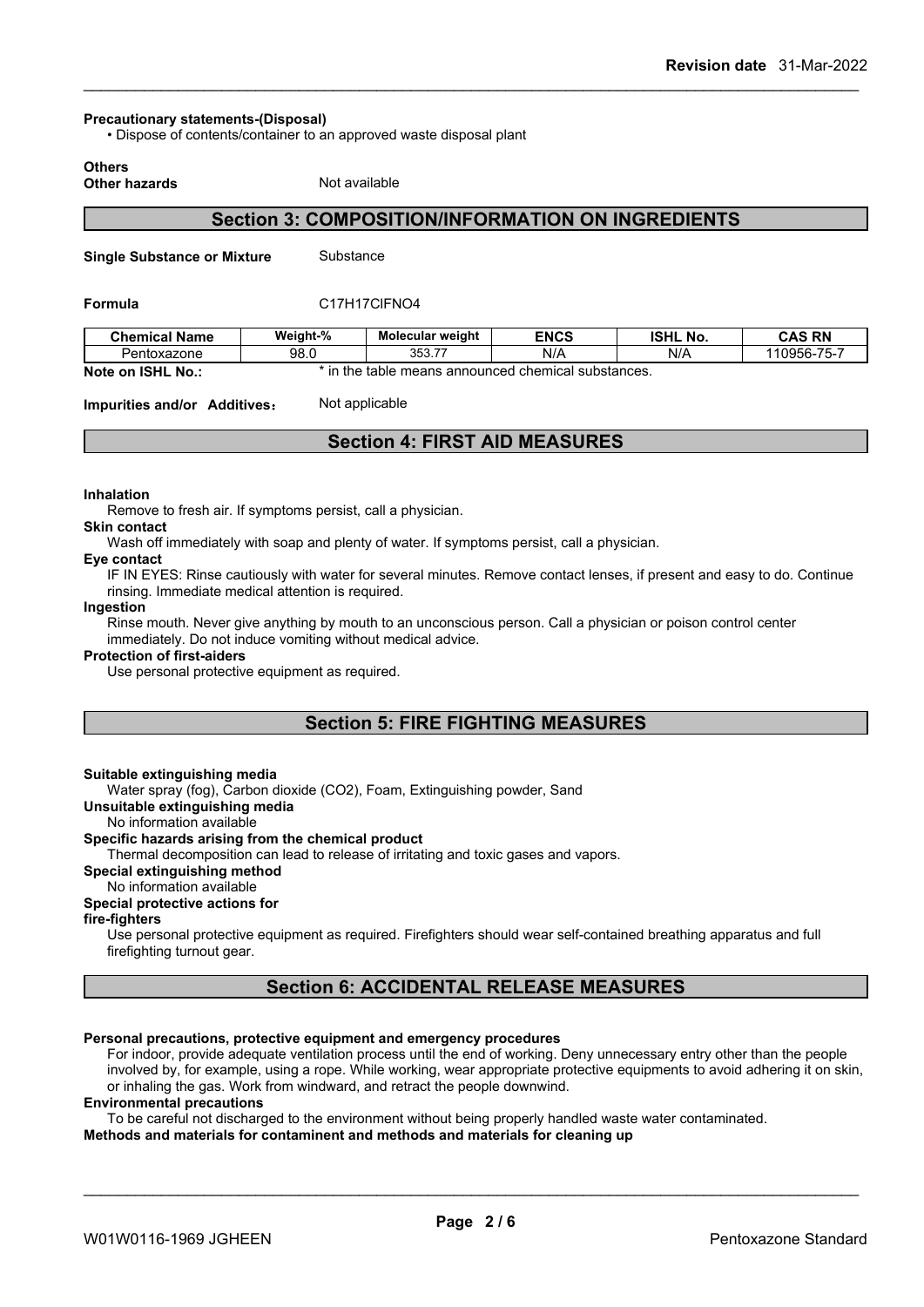Sweep up and gather scattered particles, and collect it in an empty airtight container.

## **Recoverly, neutralization**

## No information available

**Secondary disaster prevention measures**

Clean contaminated objects and areas thoroughly observing environmental regulations.

## **Section 7: HANDLING AND STORAGE**

## **Handling**

#### **Technical measures**

Avoid contact with strong oxidizing agents. Use with local exhaust ventilation.

#### **Precautions**

Do not rough handling containers, such as upsetting, falling, giving a shock, and dragging Prevent leakage, overflow, and scattering. Not to generate steam and dust in vain. Seal the container after use. After handling, wash hands and face, and then gargle In places other than those specified, should not be smoking or eating and drinking Should not be brought contaminated protective equipment and gloves to rest stops Deny unnecessary entry of non-emergency personnel to the handling area

## **Safety handling precautions**

Use personal protective equipment as required.Avoid contact with skin, eyes or clothing.

#### **Storage**

**Safe storage conditions**

**Storage conditions** Keep container protect from light tightly closed. Store in a cool (2-10 °C) place. **Safe packaging material** Glass

**Incompatible substances** Strong oxidizing agents

## **Section 8: EXPOSURE CONTROLS/PERSONAL PROTECTION**

#### **Engineering controls**

In case of indoor workplace, seal the source or use a local exhaust system. Provide the safety shower facility, and handand eye-wash facility. And display their position clearly.

**Exposure limits** This product, as supplied, does not contain any hazardous materials with occupational exposure limits established by the region specific regulatory bodies.

## **Personal protective equipment**

**Respiratory protection** Dust mask **Hand protection** Protection gloves **Skin and body protection** Long-sleeved work clothes

**Eye protection** protective eyeglasses or chemical safety goggles

#### **General hygiene considerations**

Handle in accordance with good industrial hygiene and safety practice.

## **Section 9: PHYSICAL AND CHEMICAL PROPERTIES**

| Form                                                   |                                  |
|--------------------------------------------------------|----------------------------------|
| Color                                                  | White - slightly yellowish brown |
| Appearance                                             | crystalline powder - powder      |
| Odor                                                   | no data available                |
| Melting point/freezing point                           | 101 - 106 °C                     |
| Boiling point, initial boiling point and boiling range | no data available                |
| <b>Flammability</b>                                    | no data available                |
| <b>Evaporation rate:</b>                               | no data available                |
| Flammability (solid, gas):                             | no data available                |
| Upper/lower flammability or                            |                                  |
| explosive limits                                       |                                  |
| Upper:                                                 | no data available                |
| Lower:                                                 | no data available                |
| Flash point                                            | no data available                |
| <b>Auto-ignition temperature:</b>                      | no data available                |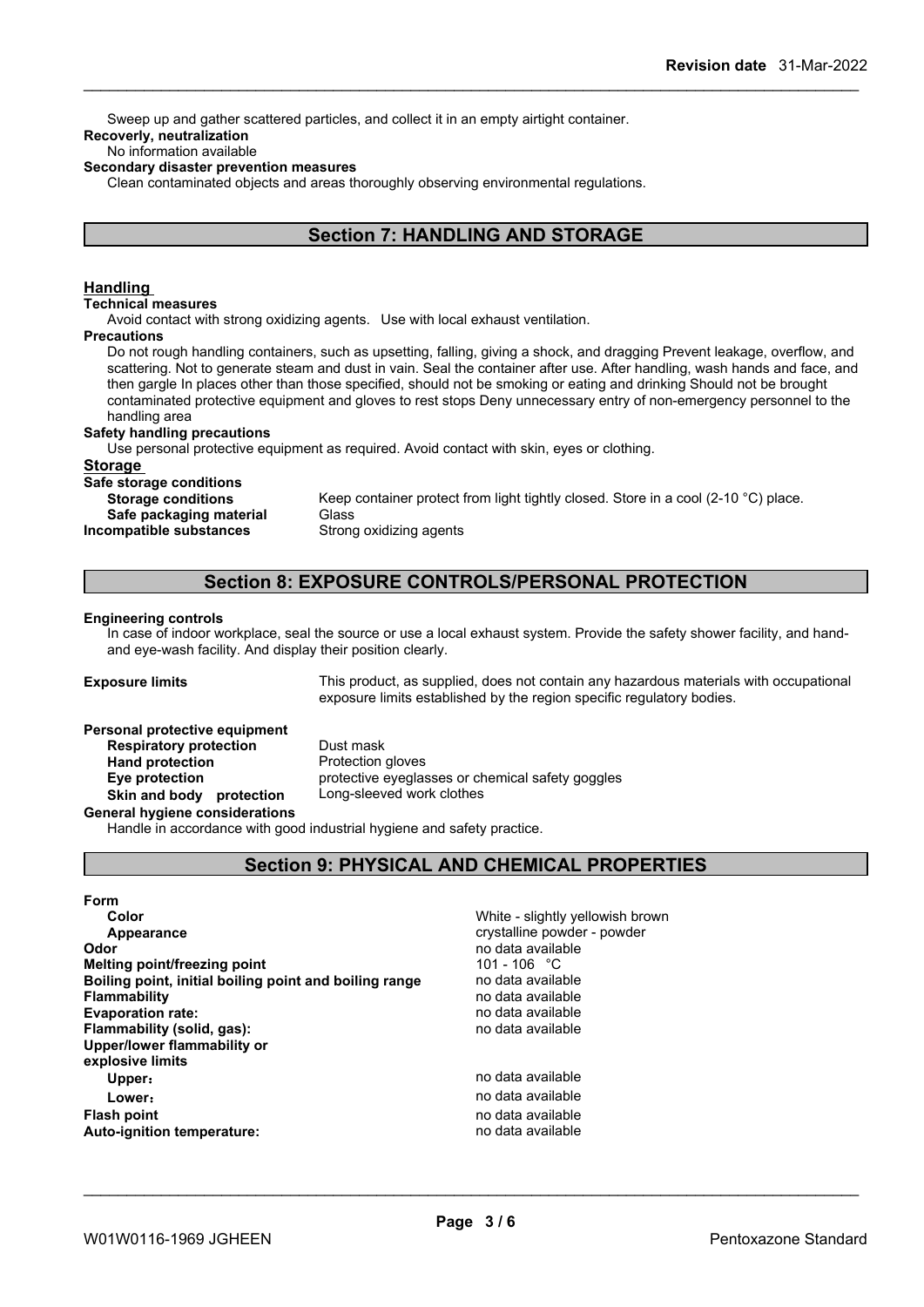**Decomposition temperature:**<br> **pH** no data available<br>
no data available **Viscosity (coefficient of viscosity)** no data available<br> **Dynamic viscosity on the available Dynamic viscosity**<br>Solubilities

**n-Octanol/water partition coefficient:(log Pow)** 4.66 **Vapour pressure** no data available<br> **Specific Gravity / Relative density provided** no data available **Specific Gravity / Relative density and the control of the Vapour density Vapour density v Vapour density Vapour density**<br> **Particle characteristics**<br> **Particle characteristics**<br> **Particle characteristics Particle characteristics** 

**pH** no data available Ethanol and acetone : soluble . water : practically insoluble,or insoluble.<br>4.66

## **Section 10: STABILITY AND REACTIVITY**

## **Stability**

**Reactivity** no data available<br> **Chemical stability** May be altered by May be altered by light. **Hazardous reactions** None under normal processing **Conditions to avoid** Extremes of temperature and direct sunlight **Incompatible materials** Strong oxidizing agents **Hazardous decomposition products** Carbon monooxide (CO), Carbon dioxide (CO2), Nitrogen oxides (NOx), Halides

## **Section 11: TOXICOLOGICAL INFORMATION**

#### **Acute toxicity**

| <b>Chemical Name</b> | Oral LD50         | <b>Dermal LD50</b> | <b>Inhalation LC50</b>      |
|----------------------|-------------------|--------------------|-----------------------------|
| Pentoxazone          | 5000 mg/kg<br>Rat | 2000 mg/kg<br>Rat  | Rat<br>、斥<br>mg/kg<br>ັບ. . |

| <b>Skin irritation/corrosion</b><br>Serious eye damage/ irritation | no data available<br>no data available |  |
|--------------------------------------------------------------------|----------------------------------------|--|
| <b>Respiratory or skin sensitization</b>                           | no data available                      |  |
| <b>Reproductive cell mutagenicity</b>                              | no data available                      |  |
| Carcinogenicity                                                    | no data available                      |  |
| <b>Reproductive toxicity</b>                                       | no data available                      |  |
| <b>STOT-single exposure</b>                                        | no data available                      |  |
| <b>STOT-repeated exposure</b>                                      | no data available                      |  |
| <b>Aspiration hazard</b>                                           | no data available                      |  |

## **Section 12: ECOLOGICAL INFORMATION**

#### **Ecotoxicity**

| <b>Chemical Name</b> | Algae/aguatic plants    | Fish                       | Crustacea               |
|----------------------|-------------------------|----------------------------|-------------------------|
| Pentoxazone          | 72h<br>EC50=0.00131mq/L | TLm: Fathead minnow 22 ppm | $EC50 = 38.8$ mg/L 48 h |
|                      |                         | 48 h                       |                         |
|                      |                         | LC50=21.4mg/L 96h          |                         |
| Other data           | no data available       |                            |                         |

| Persistence and degradability | No information available |  |
|-------------------------------|--------------------------|--|
|-------------------------------|--------------------------|--|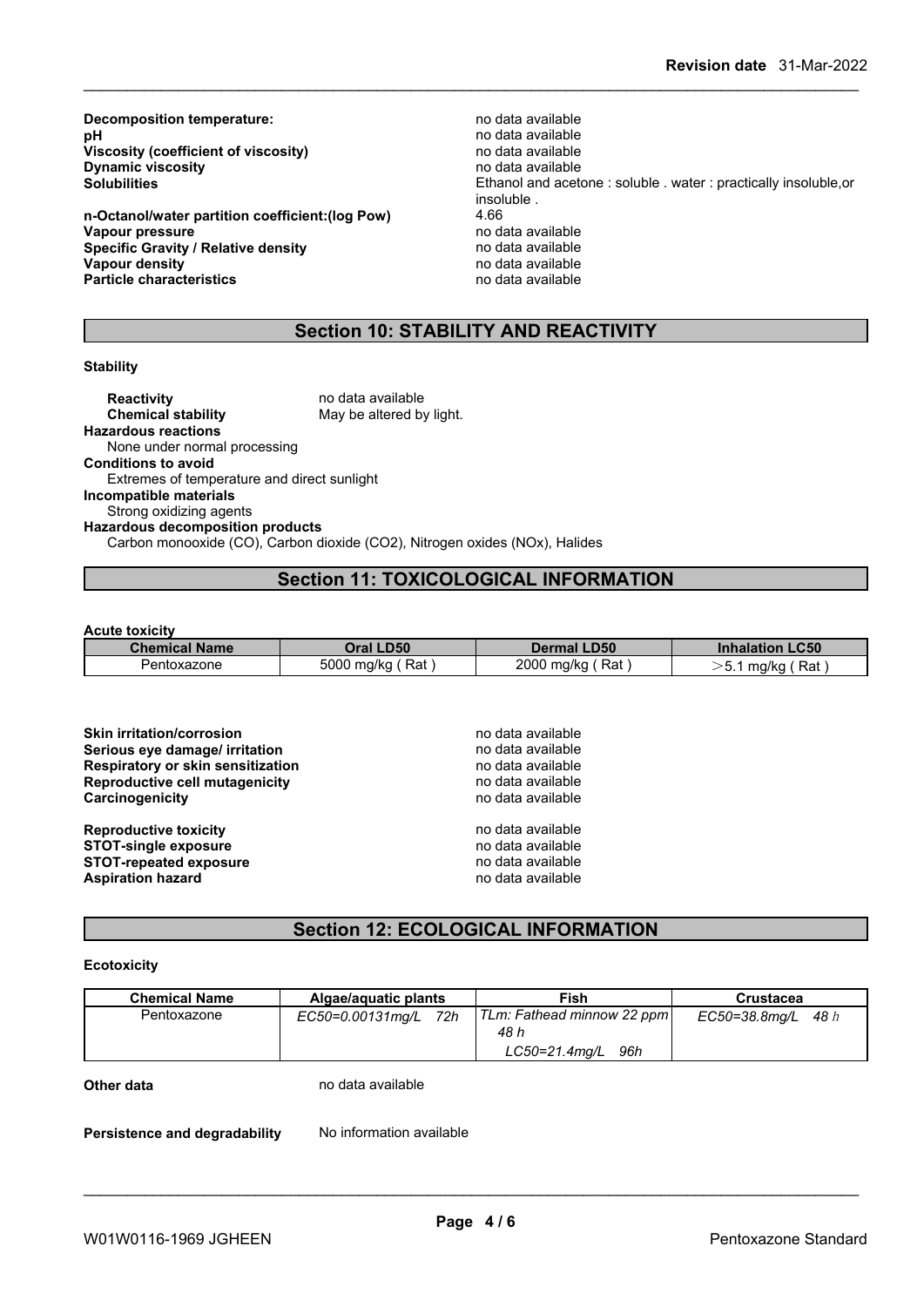## **Bioaccumulative potential** No information available<br> **Mobility in soil Mobility No information available Hazard** to the ozone layer

No information available<br>No information available

## **Section 13: DISPOSAL CONSIDERATIONS**

#### **Waste from residues**

Disposal should be in accordance with applicable regional, national and local laws and regulations. **Contaminated container and contaminated packaging**

Disposal should be in accordance with applicable regional, national and local laws and regulations.

## **Section 14: TRANSPORT INFORMATION**

| <b>ADR/RID</b>                   |                                                                  |
|----------------------------------|------------------------------------------------------------------|
| <b>UN number</b>                 | UN3077                                                           |
| Proper shipping name:            | Environmentally hazardous substance, solid, n.o.s. (Pentoxazone) |
| <b>UN classfication</b>          | 9                                                                |
| <b>Subsidiary hazard class</b>   |                                                                  |
| Packing group                    | Ш                                                                |
| <b>Marine pollutant</b>          | Yes                                                              |
| <b>IMDG</b>                      |                                                                  |
| <b>UN number</b>                 | UN3077                                                           |
| Proper shipping name:            | Environmentally hazardous substance, solid, n.o.s. (Pentoxazone) |
| UN classfication                 | 9                                                                |
| <b>Subsidiary hazard class</b>   |                                                                  |
| Packing group                    | Ш                                                                |
| <b>Marine pollutant (Sea)</b>    | Yes                                                              |
| Transport in bulk according to   | No information available                                         |
| Annex II of MARPOL 73/78 and     |                                                                  |
| the <b>IBC</b> Code              |                                                                  |
| <b>IATA</b>                      |                                                                  |
| <b>UN number</b>                 | <b>UN3077</b>                                                    |
| Proper shipping name:            | Environmentally hazardous substance, solid, n.o.s. (Pentoxazone) |
| <b>UN classfication</b>          | 9                                                                |
| <b>Subsidiary hazard class</b>   |                                                                  |
| Packing group                    | Ш                                                                |
| <b>Environmentally Hazardous</b> | Yes                                                              |
| <b>Substance</b>                 |                                                                  |

## **Section 15: REGULATORY INFORMATION**

| International Inventories<br><b>EINECS/ELINCS</b><br><b>TSCA</b> |                                                                                                                                                        |
|------------------------------------------------------------------|--------------------------------------------------------------------------------------------------------------------------------------------------------|
| Japanese regulations                                             |                                                                                                                                                        |
| <b>Fire Service Act</b>                                          | Not applicable                                                                                                                                         |
| <b>Poisonous and Deleterious</b>                                 | Not applicable                                                                                                                                         |
| <b>Substances Control Law</b>                                    |                                                                                                                                                        |
|                                                                  | Industrial Safety and Health Act Not applicable                                                                                                        |
| <b>Regulations for the carriage</b><br>and storage of dangerous  | Noxious Substances (Ordinance Art.3, Ministry of Transportation Ordinance Regarding<br>Transport by Ship and Storage, Attached Table 1)                |
| goods in ship                                                    |                                                                                                                                                        |
| <b>Civil Aeronautics Law</b>                                     | Misellaneous Dangerous Substances and Articles (Ordinance Art. 194, MITL Nortification<br>for Air Transportation of Explosives etc., Attached Table 1) |
|                                                                  | <b>Pollutant Release and Transfer Not applicable</b>                                                                                                   |
| <b>Register Law</b><br>(~2023.3.31)                              |                                                                                                                                                        |
| <b>Pollutant Release and Transfer</b><br><b>Register Law</b>     | Class 1                                                                                                                                                |
|                                                                  |                                                                                                                                                        |